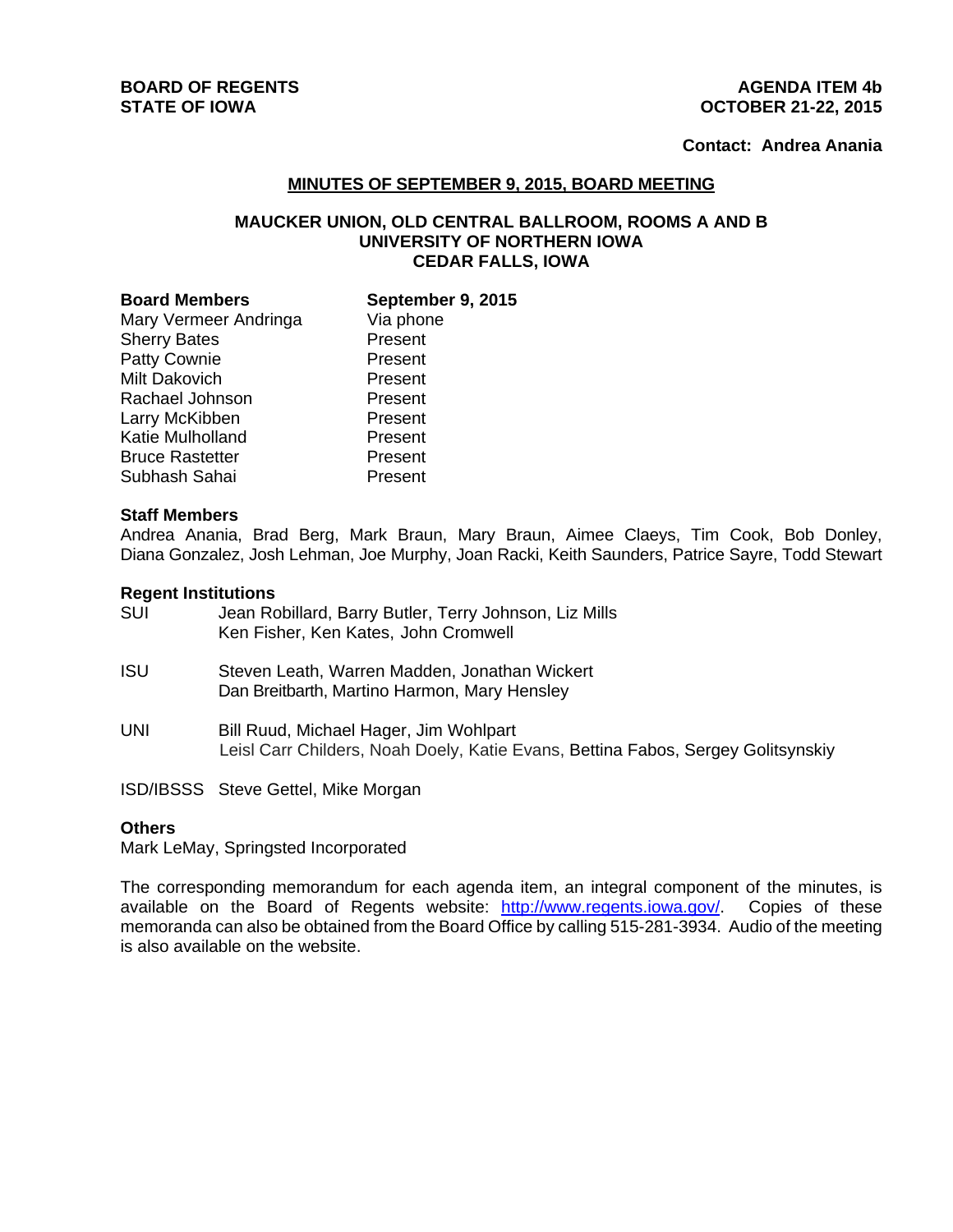# **September 9, 2015**

*The Property and Facilities Committee met at 9:00 a.m.* 

*The Education and Student Affairs Committee met at 9:00 a.m.* 

# **Call to Order for September 9, 2015**

President Rastetter called the Board of Regents meeting to order at 10:17 a.m.

Roll Call:

| Reger         | Andringa  | Bates | `ownie | Jakovich | าทรon | McKibben | Muur | Sahai |
|---------------|-----------|-------|--------|----------|-------|----------|------|-------|
| Presen        | $\lambda$ |       |        |          |       |          |      |       |
| Abser         |           |       |        |          |       |          |      |       |
| $\sim$ $\sim$ |           |       |        |          |       |          |      |       |

\**via phone*

## **Audit/Compliance and Investment Committee**

The Audit/Compliance and Investment Committee met at this time.

## **Board Receipt of Committee Report**

- MOVED by MCKIBBEN, SECONDED by DAKOVICH, to:
	- Receive the report from Auditor of State Mary Mosiman which includes the:
		- ◆ FY 2015 State Audit Plan:
		- FY 2014 Reports of Recommendation for the five Regents institutions and the Board Office;
		- Report of Recommendations to the State University of Iowa on a Review of Selected General and Application Controls over the University's MAUI Student Financial Aid System;
		- Report on Special Investigation of the University of Iowa Health Care Department of Orthopaedics and Rehabilitation;
		- Report of Recommendations to Iowa State University of Science and Technology on a Review of Selected General and Application Controls over the Kuali Financial System;
		- Report of Recommendations to the University of Northern Iowa on a Review of Selected General and Application Controls over the University's Facility Administration and Maintenance Information System; and
		- Report on Special Investigation of the University of Northern Iowa College of Education Curriculum and Instruction Department;
	- Receive the Progress Reports for the universities' FY 2015 Audit Plans and approve the Internal Audit Plans for FY 2016;
	- Receive the original and follow-up Internal Audit Reports Issued;
	- Renew the Board of Regents Internal Audit Charter;
	- Receive the Investment and Cash Management report for the quarter ended June 30, 2015;
	- Receive the Annual Review of Peer Group Comparisons;
	- Approve FTSE EPRA/NAREIT Developed Index as the new investment pool benchmark for Global REITs; and
	- Receive the report of the Audit/Compliance and Investment Committee.

| Regent | Andringa                      | <b>Bates</b> | Cownie | <b>Dakovich</b> | Johnson | McKibben                                                                                                                                                                                                                                                                                                                      | Mulholland  | Rastetter | Sahai |
|--------|-------------------------------|--------------|--------|-----------------|---------|-------------------------------------------------------------------------------------------------------------------------------------------------------------------------------------------------------------------------------------------------------------------------------------------------------------------------------|-------------|-----------|-------|
| Aye    | $\mathsf{X}$ and $\mathsf{X}$ |              |        |                 |         | $\mathbf{x}$ and $\mathbf{x}$ and $\mathbf{x}$ and $\mathbf{x}$ and $\mathbf{x}$ and $\mathbf{x}$ and $\mathbf{x}$ and $\mathbf{x}$ and $\mathbf{x}$ and $\mathbf{x}$ and $\mathbf{x}$ and $\mathbf{x}$ and $\mathbf{x}$ and $\mathbf{x}$ and $\mathbf{x}$ and $\mathbf{x}$ and $\mathbf{x}$ and $\mathbf{x}$ and $\mathbf{x$ | $\mathbf x$ |           |       |
| Absen  |                               |              |        |                 |         |                                                                                                                                                                                                                                                                                                                               |             |           |       |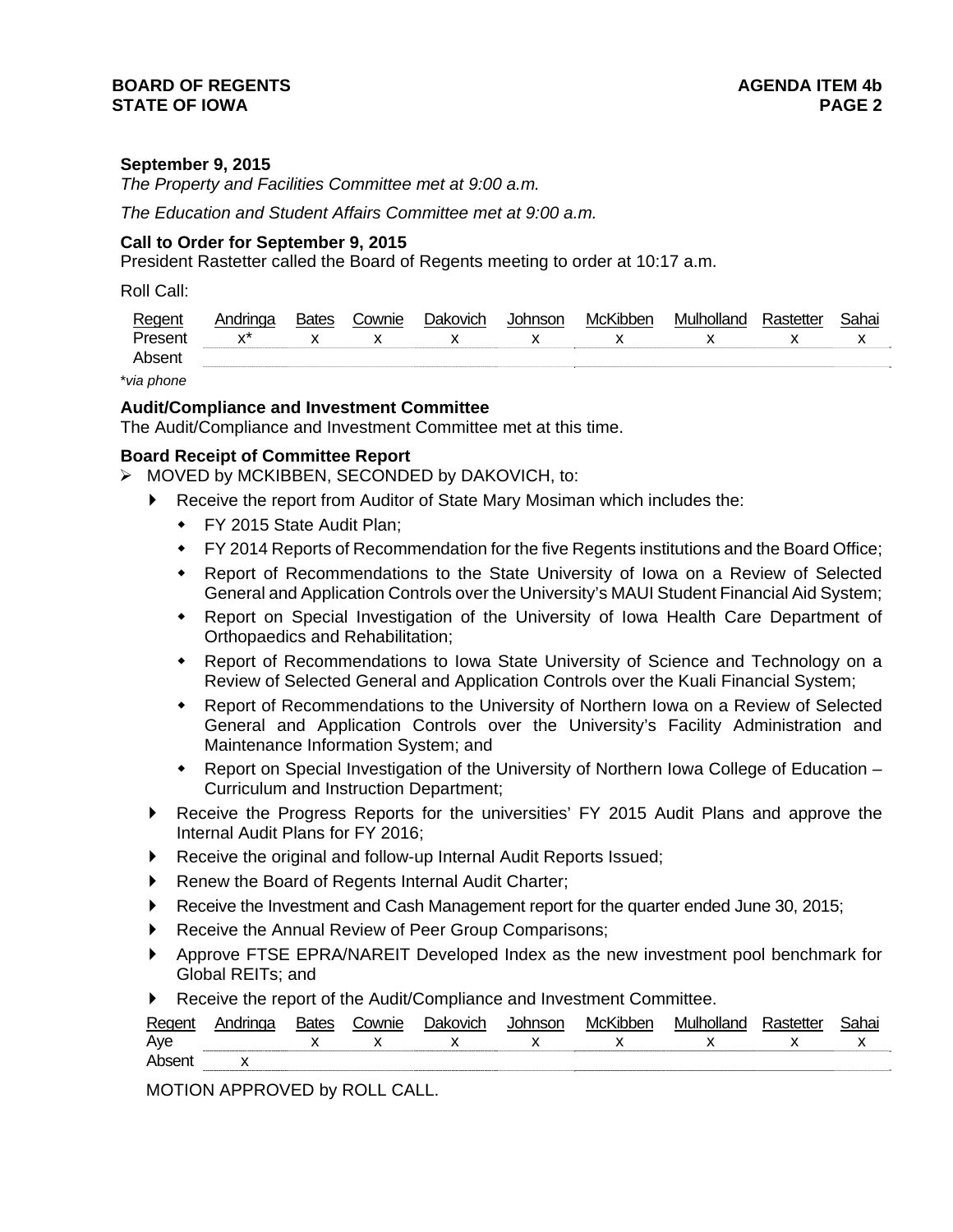## **University of Iowa Hospitals and Clinics Committee**

The University of Iowa Hospitals and Clinics Committee met at this time.

#### **Board Receipt of Committee Report**

- $\triangleright$  MOVED by MCKIBBEN, SECONDED by BATES, to:
	- ▶ Receive the report of Operating and Financial Performance;
	- Receive the Faculty Presentation on UI Health Care Advances in Surgical Quality and Safety; and
	- Receive the report of the University of Iowa Hospitals and Clinics Committee.

| Regen | 3ates | cownie. | ר <b>Pakovich</b> | lohnson | McKibber | Mulholland | Sahai |
|-------|-------|---------|-------------------|---------|----------|------------|-------|
| Ave   |       | v       |                   |         |          |            |       |
| Ahser |       |         |                   |         |          |            |       |

MOTION APPROVED by ROLL CALL.

#### **CONSENT AGENDA**

- ▶ Minutes of August 5, 2015, Board Meeting
- ▶ Calendar Year 2017 Board Meeting Schedule
- Approval of the Northeast Regional Academy Consortium Agreement
- ▶ Notice of Intent to Amend Iowa Administrative Code, Chapter 1
- ▶ Personnel Appointment
- MOVED by MULHOLLAND, SECONDED by BATES, to approve and receive items on the CONSENT AGENDA.

| P∆r |  | `ownie | ורו        | $\cdots$<br>⊣∖∕l∩″ |     | `ahai |
|-----|--|--------|------------|--------------------|-----|-------|
| Aye |  |        | ---------- |                    | . . | . .   |
|     |  |        |            |                    |     |       |

MOTION APPROVED by ROLL CALL.

#### **Sale and Award of \$30,000,000 Dormitory Revenue Bonds, Series I.S.U. 2015A**

Policy and Operations Officer Brad Berg introduced Mark LeMay from Springsted, Incorporated, the Board's municipal advisor.

Mark LeMay reported that: (1) seven bids were received; (2) the winning bid was submitted by Robert W. Baird & Co. and (3) the true interest cost was 3.171%.

 $\triangleright$  MOVED by MCKIBBEN, SECONDED by COWNIE, to approve A Resolution providing for the sale and authorizing and providing for the issuance and securing the payment of \$30,000,000 Dormitory Revenue Bonds, Series I.S.U. 2015A, for the purpose of paying a portion of the costs of constructing and equipping a new residence hall for student housing (Buchanan Residence Hall – Building #2 project) and other improvements to the system, including the Friley Dining Renovation, at Iowa State University of Science and Technology, funding a debt service reserve fund, and paying costs of issuance.

| Regent | Andringa | <b>Bates</b> | Cownie | Dakovich | Johnson | McKibben | Mulholland | Rastetter | Sahai |
|--------|----------|--------------|--------|----------|---------|----------|------------|-----------|-------|
| Aye    |          |              |        |          |         |          |            |           |       |
| Absent |          |              |        |          |         |          |            |           |       |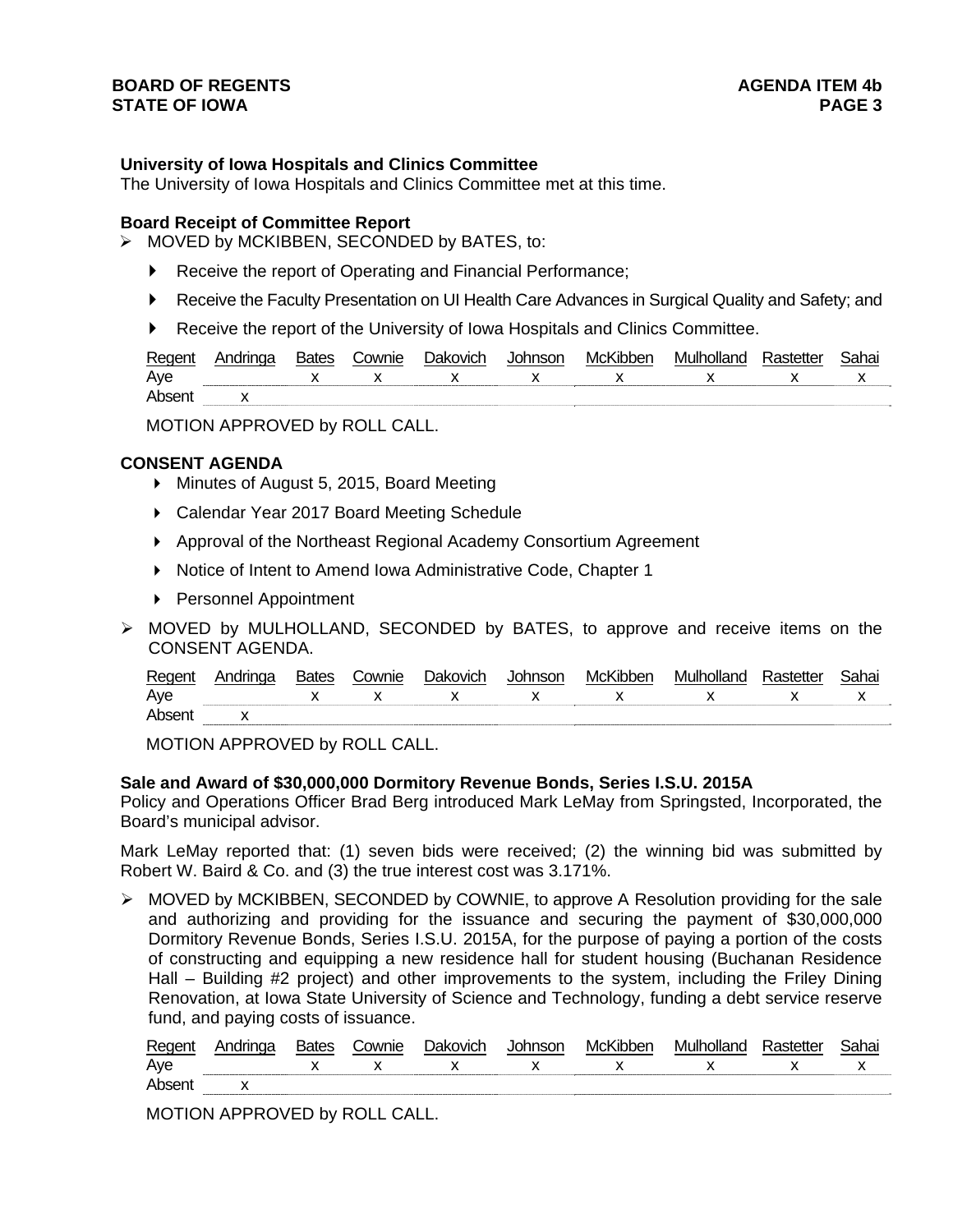## **Reports from Institutional Heads**

President Rastetter recognized President Ruud, Interim President Robillard, Superintendent Gettel, and President Leath for reports on recent activities at their respective institutions.

President Leath introduced ISU Associate Vice President for Student Affairs Martino Harmon and Thielen Student Health Center (TSHC) Interim Director Mary Hensley for an update on the comprehensive review of ISU's TSHC.

Regent Sahai commended Associate Vice President Harmon for the work he has done to resolve issues at TSHC.

In response to a question from Regent McKibben, Associate Vice President Harmon described TSHC's relationship with McFarland Clinic and Mary Greeley Medical Center.

#### **Board President Report**

Statement by President Rastetter:

*"In particular at the start of the school year and also after hearing each of our presidents give these reports of some great things that are going on at our campuses, I want to take a moment to congratulate our institutions on taking hold of one of the key Board initiatives - growing enrollment.*

*It's a testament that our enrollment keeps going up. There are obviously many choices to pursue higher education, and our institutions have shown that they have high quality programs that are accessible and affordable. And really, both are critical components of the public university missons.* 

*We have a great state filled with great students. Students are why these institutions exist and are at the core of everything we do as a Board. Each of our institutions is outstanding, and the enrollment growth that we're seeing is a direct reflection that students from all over – but particularly the state of Iowa – are wanting to pursue their degree at Iowa, Iowa State and Northern Iowa.* 

*As we oftentimes talk about, our charge as the Board of Regents is to make sure that our universities remain outstanding. We take this role very seriously and we want to help shape the future of the next generation of students coming out of our schools.* 

*We've positioned ourselves to continue to make great strides going forward. The fact that our enrollment continues to grow shows that we are doing many things right, and we will, as a Board, continue to aim high in order to offer the best possible education to our students."* 

 $\triangleright$  The Board received the report by GENERAL CONSENT.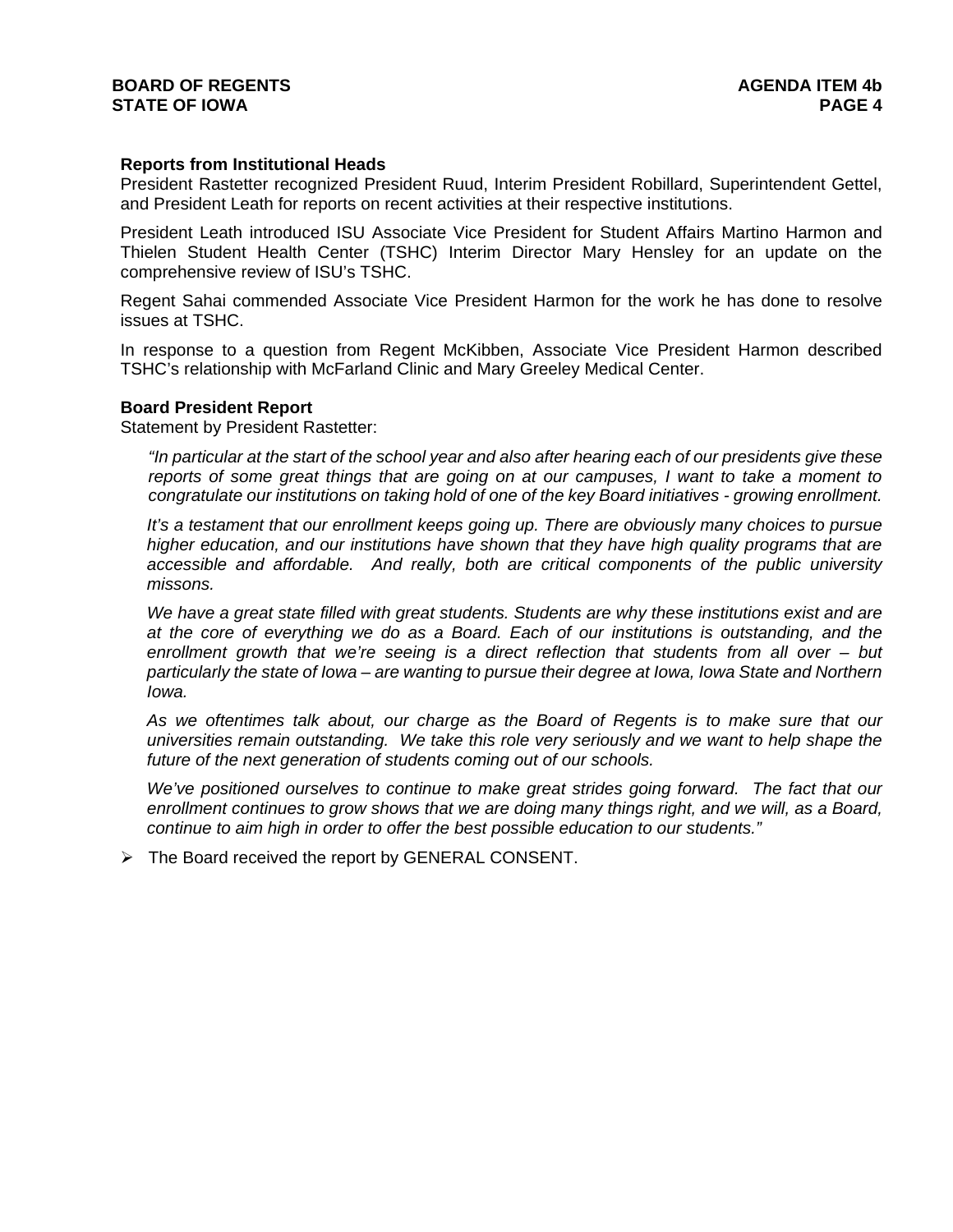# **Proposed Spring FY 2016 Tuition Increase**

Chief Business Officer Patrice Sayre provided an overview of the proposed Spring FY 2016 tuition increase.

ISU Government of the Student Body President Dan Breitbarth, Northern Iowa Student Government President Katie Evans, and University of Iowa Student Government President Liz Mills commented on the proposed Spring FY 2016 tuition increase; President Mills opposed and Presidents Breitbarth and Evans supported the increase.

Regent McKibben explained why he will not support the proposed increase.

President Rastetter explained why he will support the increase for ISU and UNI and stated that, based on President Mills' comments, he would consider her request to not raise tuition at that University for the Spring 2016 semester.

President Mills explained that students do not want a mid-year increase due to financial planning and advocated for consideration of an increase for the FY 2017 academic year.

President Rastetter clarified that, since the legislature did not complete its work until June, it was too close to the Fall 2015 semester to propose a tuition increase because of scholarships and students' financial need. That is why the Board proposed a second semester increase.

President Evans said UNI supports continual, but gradual increases rather than years of freezes and then a large increase at once.

In response to Regent Cownie, Presidents Mills and Breitbarth elaborated on their research and student feedback at their respective institutions.

 $\triangleright$  MOVED by MULHOLLAND, SECONDED by BATES, to approve a 2016 Spring semester tuition increase of 3%, which would amount to an average increase per resident student undergrad of approximately \$100.

In response to Regent Sahai, Regent Mulholland clarified that Fall 2015 tuition would remain the same and Spring 2016 tuition would increase by 3% and remain at that level.

 $\triangleright$  MOVED by COWNIE, SECONDED by SAHAI, to amend the motion to exempt the University of Iowa from the tuition increase of 3%.

In response to President Pro Tem Mulholland, President Rastetter clarified the motion would be for the Spring 2016 semester.

ROLL CALL on the AMENDMENT:

| Reg | . drugan | ownie; | Jakovich | <b>nsor</b> | McKir | 11. III | :ahol |
|-----|----------|--------|----------|-------------|-------|---------|-------|
| Aye |          |        |          |             |       |         |       |
| Nay |          |        |          |             |       |         |       |

AMENDMENT APPROVED by ROLL CALL.

Regent McKibben explained why he opposed the increase and Regent Sahai explained why he supported the increase.

MOTION AS AMENDED:

 $\triangleright$  Approve the proposed 3% tuition increase for undergraduate resident students at Iowa State University and the University of Northern Iowa as outlined in the memorandum, effective with the Spring 2016 semester; the University of Iowa is exempt from the 3% increase and will remain frozen for the academic year.

| Regent | ues | `ownie | Jakovich | $-$ | MC |  | <b>п</b> ю. |
|--------|-----|--------|----------|-----|----|--|-------------|
| Ave    |     |        |          |     |    |  |             |
| Nav    |     |        |          |     |    |  |             |

MOTION, AS AMENDED, APPROVED by ROLL CALL.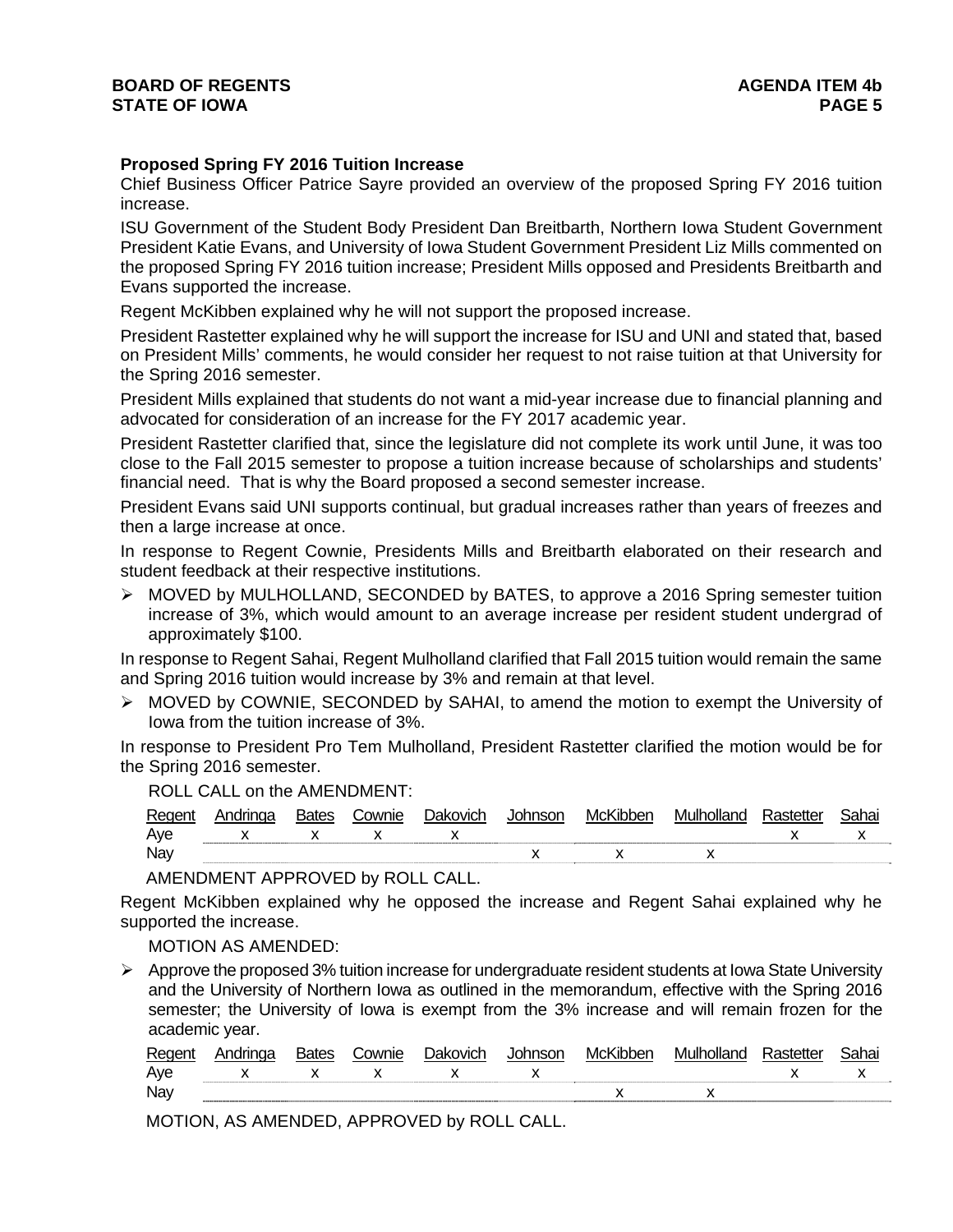# **FY 2017 Operating and Other Fund Appropriations Requests**

Chief Business Officer Patrice Sayre provided an overview of the proposed FY 2017 Operating and Other Fund Appropriations Requests.

- > MOTION:
	- Approve the identified operating appropriations requests for FY 2017 totaling \$656.8 million; UIHC requests of \$20.8 million; and the transfer of \$1.2 million for the operation of the State Geological Survey from the Iowa Department of Natural Resources to the University of Iowa; and
	- Authorize actions by designated Regent staff to seek collaboration and partnerships between Regent institutions and other sectors of state government.

Discussion was held on an additional \$4.5 million general university operation appropriations request for the University of Iowa.

 $\triangleright$  MOVED by MCKIBBEN, SECONDED by BATES, to increase the general university operating appropriations request by \$4.5 million for FY 2017 for the University of Iowa.

Regents McKibben, Mulholland, Cownie, and Bates explained why they supported the amended request.

ROLL CALL on the AMENDMENT:

| Regent | Andringa                    | <b>Bates</b> | ີ ownie | <b>Dakovich</b> | Johnson | McKibben                    | Mulholland    | Rastetter | Sahai |
|--------|-----------------------------|--------------|---------|-----------------|---------|-----------------------------|---------------|-----------|-------|
| Aye    | $\mathsf{X}$ x $\mathsf{X}$ |              |         |                 |         | $\mathsf{Y}$ x $\mathsf{Y}$ | $\mathbf x$ x |           |       |
| Nay    |                             |              |         |                 |         |                             |               |           |       |

AMENDMENT APPROVED by ROLL CALL.

Chief Business Officer Sayre clarified the Regents will ask for \$20.3 million for general university and the overall incremental request will be \$49.2 million. President Rastetter clarified that the total request will be \$683.3 million.

 MOVED by JOHNSON, SECONDED by BATES, to approve the amended operating appropriations requests for FY 2017 totaling \$683.3 million, and to authorize actions by designated Regent staff to seek collaboration and partnerships between Regent institutions and other sectors of state government.

| <b>Regent</b> | Bates | `ownie | Jakovich | mson | McKibber.  | Mulholland | Sahai |
|---------------|-------|--------|----------|------|------------|------------|-------|
| Aye           |       |        |          |      |            |            |       |
| Nay           |       |        |          |      | ---------- |            |       |

MOTION, AS AMENDED, APPROVED by ROLL CALL.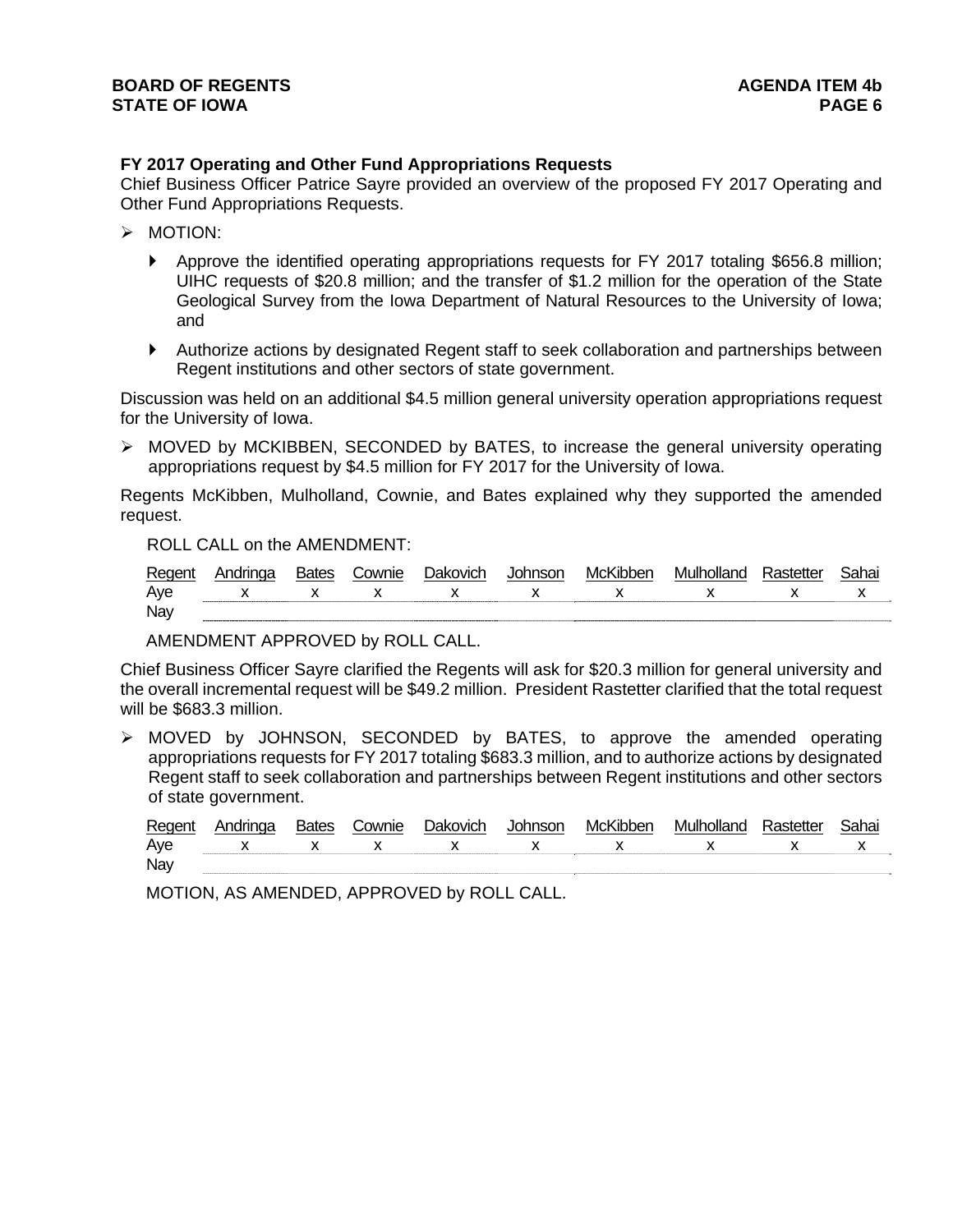# **Report of the Property and Facilities Committee**

The Property and Facilities Committee meeting was held at 9:00 a.m.

- $\triangleright$  MOVED by DAKOVICH, SECONDED by MCKIBBEN to:
	- Approve the Five-Year State-Funded Capital Plan for FY 2017 FY 2021 of \$436.0 million, to be funded by capital appropriations or Academic Building Revenue Bonds and receipt of the five year plans for the University of Iowa Hospitals and Clinics and the university plans to be funded by "other" (non-state or UIHC) sources of funds (P&F 2);
	- Approve the actions detailed on page one of the docket memorandum (P&F 3) for the College of Nursing – Building Modifications and University of Iowa Children's Hospital projects;
	- Authorize Iowa State University, in cooperation with the ISU Foundation, to establish the ISU Global Corporation to provide an entity to lease, develop, or own real estate and facilities and operate them in foreign countries for the benefit of Iowa State University (P&F 4);
	- Approve two easements with One University Place, LLC for the benefit of the University of Iowa subject to approval of the final documents by the Board Office and Attorney General's Office (P&F 5); and
	- Receive the report of the Property and Facilities Committee;

| Regen | <b>Bates</b> | `ownie | Jakovich | MC.K | Mulholla.<br>nc | ieue | <b>Saha</b> i |
|-------|--------------|--------|----------|------|-----------------|------|---------------|
| Ave   |              |        |          |      |                 |      |               |
| Nay   |              |        |          |      |                 |      |               |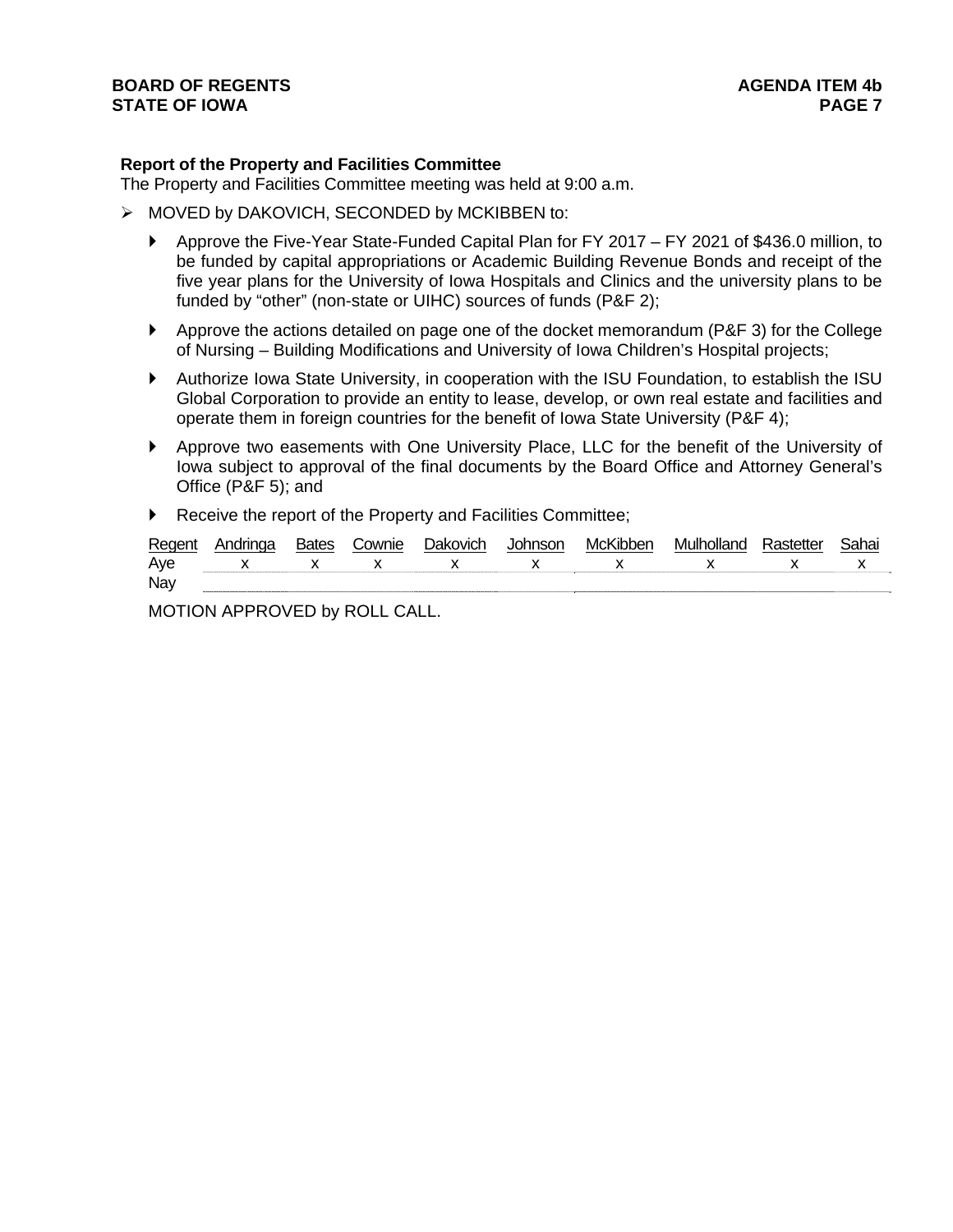# **Report of the Education and Student Affairs Committee**

The Education and Student Affairs Committee meeting was held at 9:00 a.m.

In response to President Pro Tem Mulholland, Regents Bates and Johnson reported on the Campus Safety and Security subcommittee.

- > MOVED by MULHOLLAND, SECONDED by JOHNSON, to:
	- Approve the Minutes of the June 4, 2015, Education and Student Affairs Committee meeting;
	- ▶ Receive the report of the May 27, 2015, Education and Student Affairs Committee Meeting;
	- Receive the report of the June 3, 2015, Education and Student Affairs Committee Meeting;
	- Receive the presentation at the University of Northern Iowa: "Showcasing UNI Student Success";
	- Approve the request to terminate the Ph.D. Program in Translational Biomedicine at the University of Iowa;
	- Approve the request for a program name change at the University of Iowa: from Master of Arts Program in Physical Therapy to Master of Arts Program in Physical Rehabilitation Science;
	- Receive the Campus Safety and Security Subcommittee Report;
	- Receive the update of the 2015 Education and Student Affairs Committee Work Plan;
	- Receive the recognition report of Dr. Georgina Dodge and Monique DeCarlo by the Department of Justice Office on Violence Against Women;
	- Authorize the Executive Director to issue a Request for Proposal (RFP) related to obtaining services of a consultant to conduct a higher education needs assessment for the Des Moines metropolitan area and to seek a winning bidder with the following timeline: the RFP to be completed and released within the week, data collection over the next 60 days, and an anticipated report to the Education and Student Affairs Committee in February 2016; and
	- Receive the report of the Education and Student Affairs Committee.

| Regen | ndrinas | ownie; | ⊥)akovich | – MC <sup>⊯</sup> | M | .<br>ahai |
|-------|---------|--------|-----------|-------------------|---|-----------|
| Ave   |         |        |           |                   |   |           |
| Nay   |         |        |           |                   |   |           |